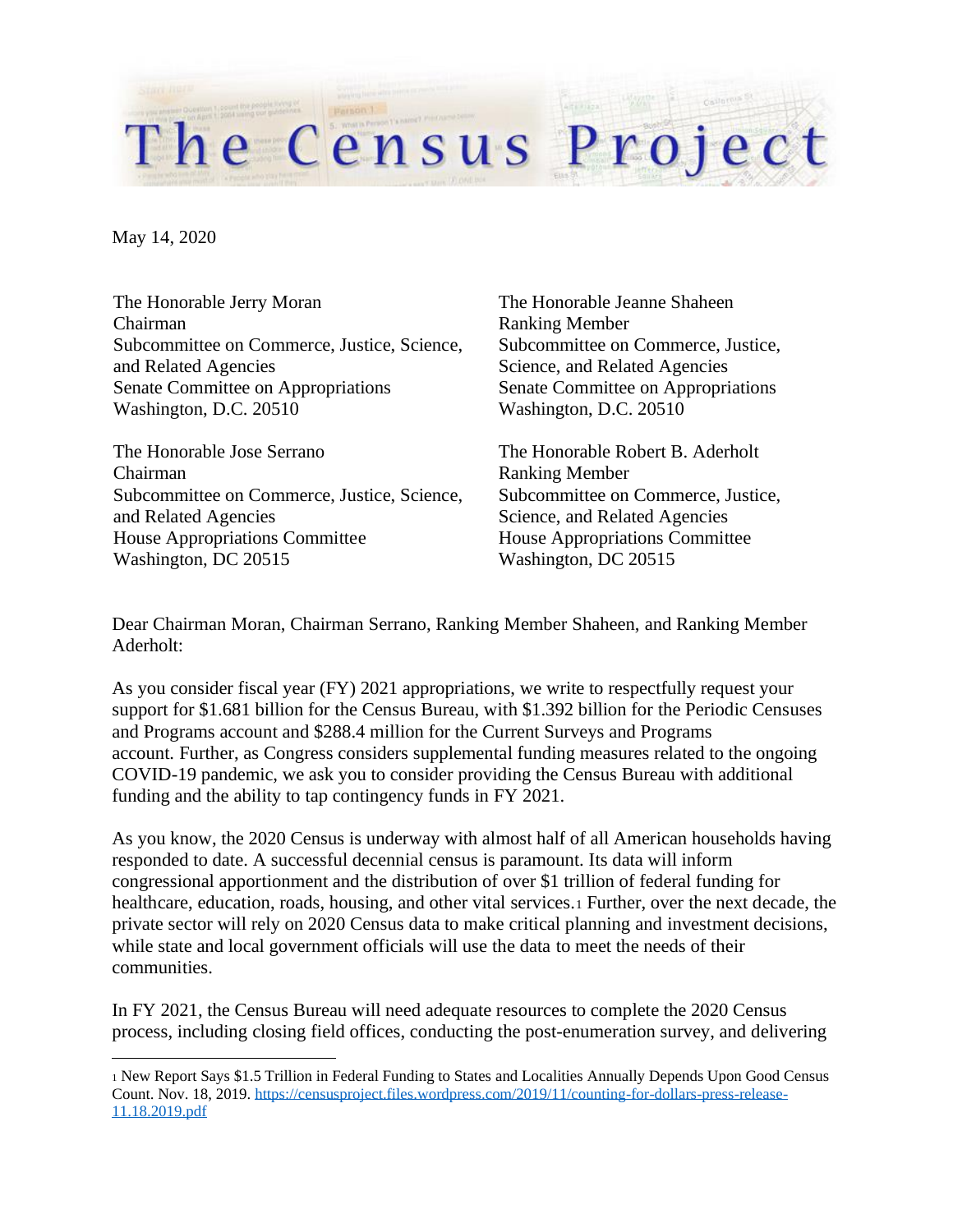statistical products. An orderly conclusion of any decennial census is challenging. However, the COVID-19 pandemic has exacerbated the challenge, forcing the Bureau to temporarily suspend field operations and to push the Non-Response Follow Up phase into the fall. Because of these schedule disruptions, the Administration asked Congress for statutory relief to push back its delivery of appointment counts to April 30, 2021, and redistricting data to the states to July 31, 2021.

We understand that the additional cost of all adjustments to the 2020 Census operational timeline, as well as direct COVID-related costs (such as PPE for field staff, extra technology to support more enumerators, COVID-sensitive advertising, etc.), could total as much as \$1.5 billion. The Census Bureau intends to cover these additional costs by accessing its contingency fund. Census stakeholders are concerned that tapping the contingency fund will deplete the fund, leaving the Bureau unable to adequately address other emergencies that may jeopardize the 2020 Census, including natural disasters, IT failures, and, unfortunately, further waves of COVID-19.

The Census Bureau's FY 2021 request does not account for the use of its FY 2020 contingency funds. We ask that the Committee provide flexibility to increase the Census Bureau's discretionary appropriations in light of unplanned expenditures and to replenish the contingency fund to support the Bureau's efforts to successfully complete the 2020 Census. It should be noted that census stakeholders have already identified several "enhancements," such as targeted advertising and outreach materials in additional languages and increased and expanded Census Questionnaire Assistance capacity, that are needed to address the severe disruption the COVID-19 crisis has caused for successful conduct of the 2020 Census.

To properly conclude the 2020 Census and execute its other mandatory functions in FY 2021, such as the American Community Survey (ACS), data confidentiality tools and software development, and the redesign and relocation of three Census Bureau offices, we believe the Bureau needs no less than \$1.681 billion in FY 2021. This amount is \$9 million more than the Administration requested and would restore a proposed cut to the Survey of Income and Program Participation—a "crucial" dataset, according to the Bureau's budget justification, valued by policymakers and analysts alike to estimate future costs and coverage of government programs and the economic well-being of Americans.<sup>2</sup>

We thank you for your continued support of the Census Bureau and the 2020 Census, especially during these difficult, unpredictable times.

Sincerely,

Academic Pediatric Association Advocates for Children of New Jersey American Academy of Pediatrics American Anthropological Association American Library Association American Pediatric Society

<sup>22</sup> Page CEN-36. Census Bureau FY 2021 Congressional Budget Justification. [https://www.commerce.gov/sites/default/files/2020-02/fy2021\\_census\\_congressional\\_budget\\_justification.pdf](https://www.commerce.gov/sites/default/files/2020-02/fy2021_census_congressional_budget_justification.pdf)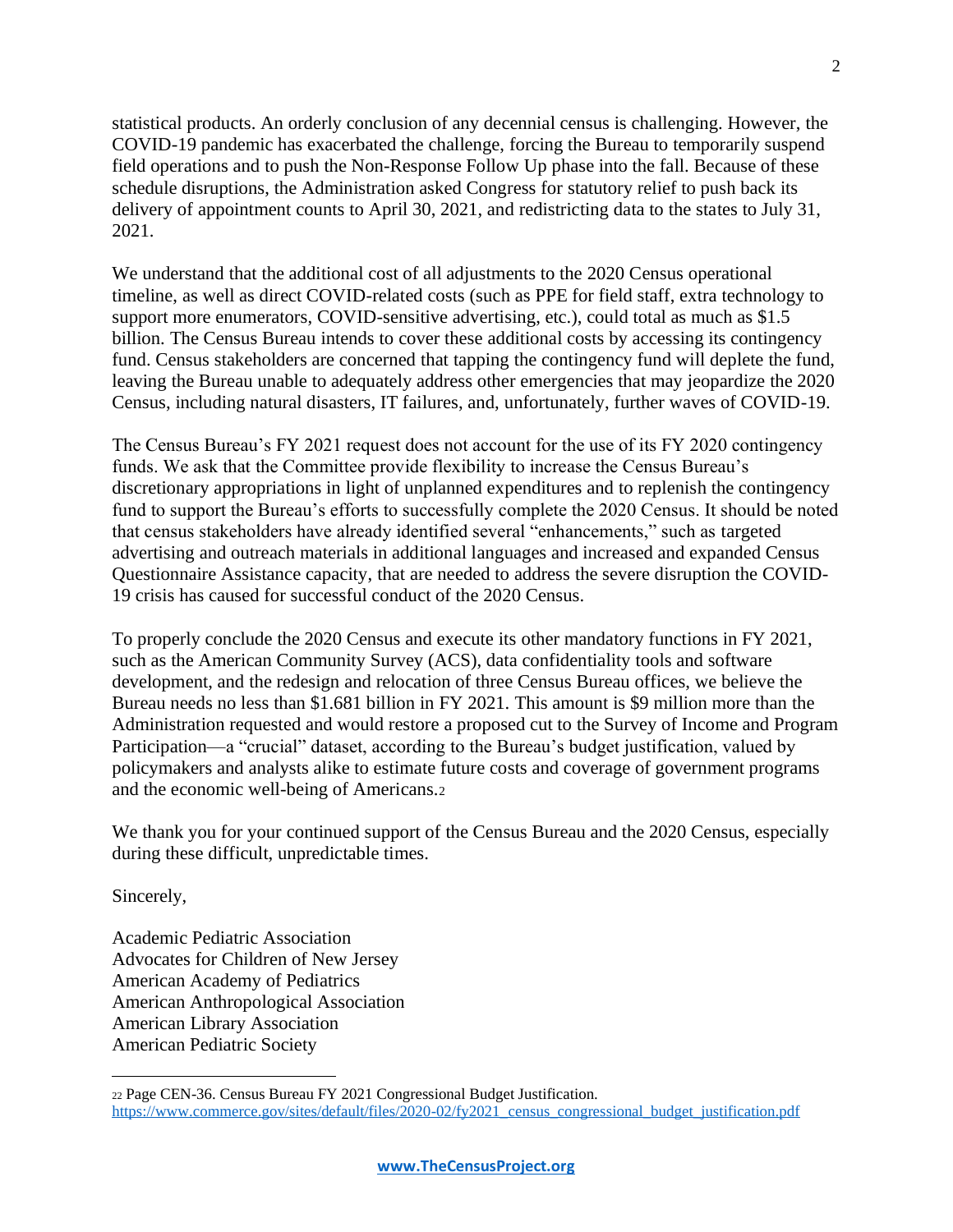American Planning Association American Sociological Association American Statistical Association Arkansas Advocates for Children and Families Asian American Federation Asian American Legal Defense and Education Fund (AALDEF) Asian Americans Advancing Justice - AAJC Asian and Pacific Islander American Vote (APIAVote) Association of Medical School Pediatric Department Chairs Association of Population Centers Association of Public Data Users (APDU) ASTHO Borough of State College California Native Vote Project Census Count Committee (CCC) of the Palm Beach County League of Women Voters City of Hopkins, Minnesota Coalition on Human Needs Colorado Civic Engagement Roundtable Common Cause Consortium of Social Science Associations Council of Professional Associations on Federal Statistics Dakota County, MN Equality California Feeding America First AME Church Seattle Georgia Coalition for the People's Agenda Government Information Watch Housing Action Illinois Housing California Insights Association JS Research KIDS COUNT in Delaware MACS 2020 - Minnesotans for the American Community Survey & 2020 Census Maine Children's Alliance Mecklenburg Latinx CCC Mi Familia Vota Education Fund Multicultural Council of America NAACP Legal Defense and Educational Project NACDD NALEO Educational Fund National Association for Business Economics National Association of Home Builders National Association of REALTORS® National Association of Towns and Townships National Community Development Association National League of Cities